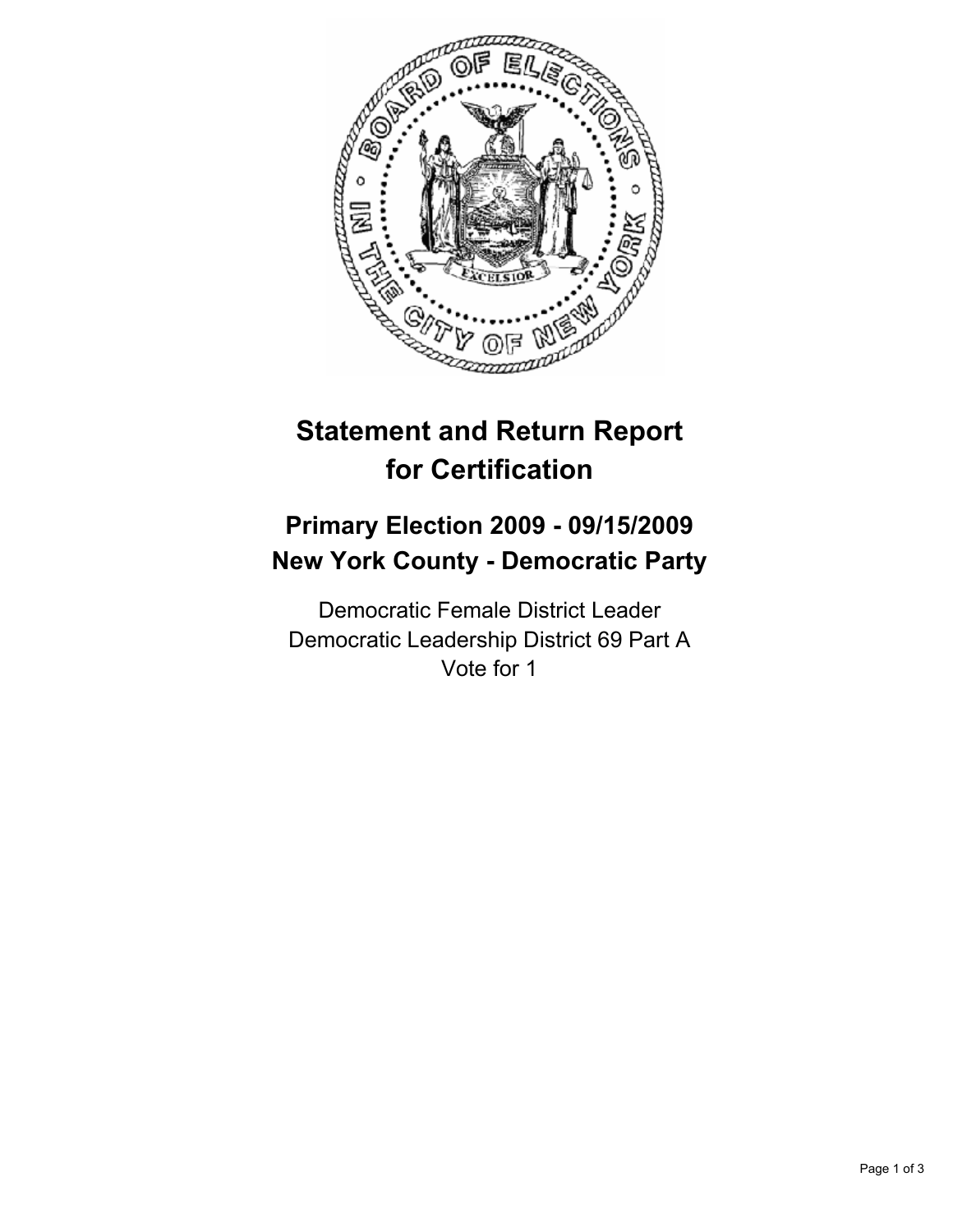

#### **Assembly District 69**

| <b>CARMEN QUINONES</b> | 1,265 |
|------------------------|-------|
| CYNTHIA L. DOTY        | 2,359 |
| AFFIDAVIT              | 46    |
| ABSENTEE/MILITARY      | 97    |
| <b>EMERGENCY</b>       | 106   |